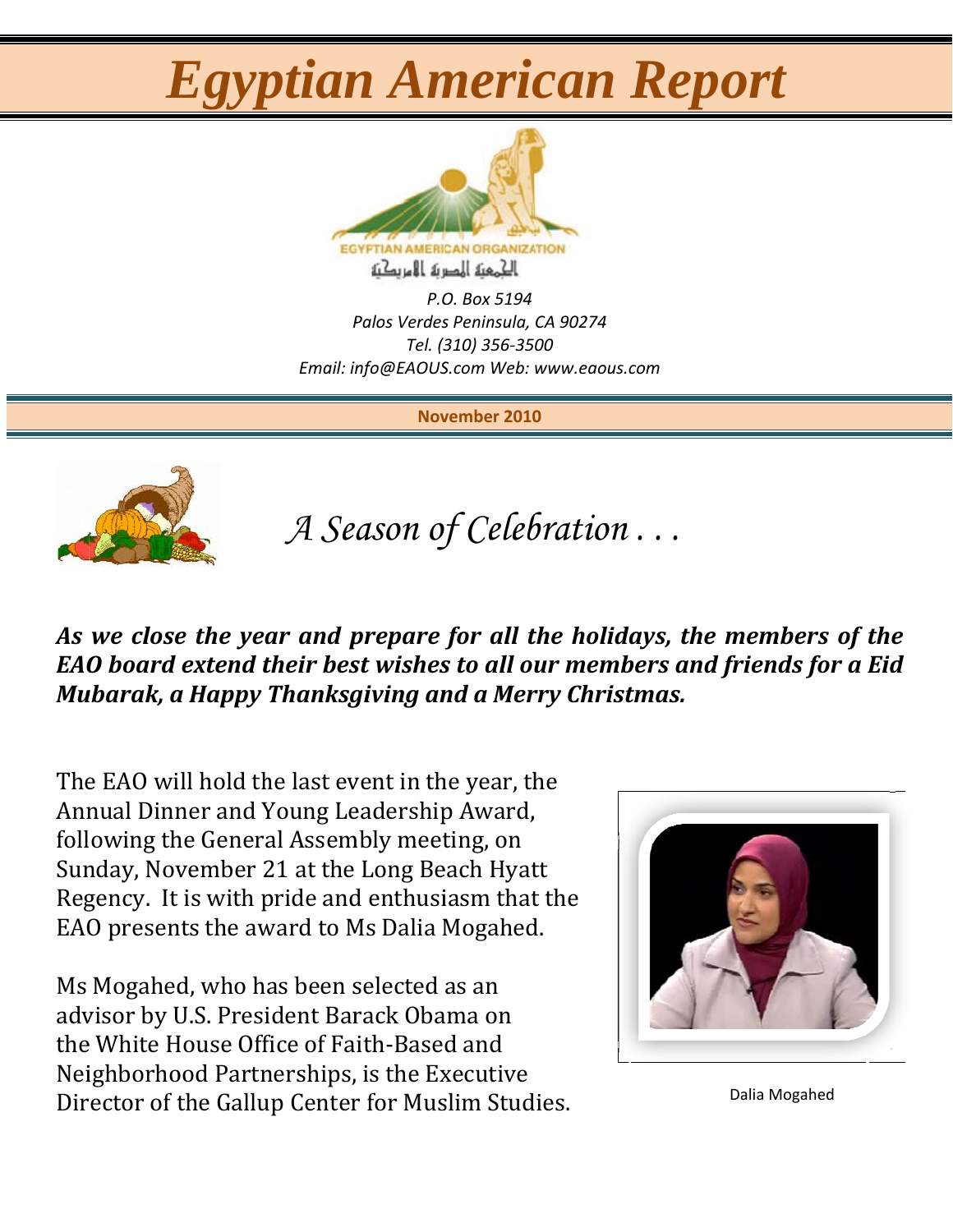# An Act of Thanksgiving...

Whether sacrificing a lamb for God's mercy or cooking a turkey to celebrate the bounty of the earth, the principle of giving thanks for all that life provides is innate in the culture of the Egyptian-American: Al hamdu l'Allah. (Also innate in our culture is expressing the spirit of the celebration with a well-spread table!)



### **Thanksgiving Magic**

ROWENA BASTIN BENNETT

Thanksgiving Day I like to see Our cook perform her witchery. She turns a pumpkin into pie As easily as you or I Can wave a hand or wink an eye. She takes leftover bread and muffin And changes them to turkey stuffin'. She changes cranberries to sauce And meats to stews and stews to broths:

And when she mixes gingerbread It turns into a man instead With frosting collar 'round his throat And raisin buttons down his coat. Oh, some like magic made by wands, And some read magic out of books,

And some like fairy spells and charms

But I like magic made by cooks!

#### **NEWS ANNOUNCEMENTS** NEWS ANNOUNCEMENTS NEWS ANNOUNCEMENTS

- INTERESTED IN ACTING? We put out a call in the last two issues for talented actors and others interested in theater. Please contact us at: faiwahshe@yahoo.com or post your interest on FACEBOOK.
- The board has approved inviting sponsorship for our EAO Report and our FACEBOOK. Please contact us for details on getting space on our publications.
- We urge you to check out our FACEBOOK. A discussion thread was started, events are announced, friends of the EAO post their thoughts.

## Ushering in 2011 with a vision of successful engagement...